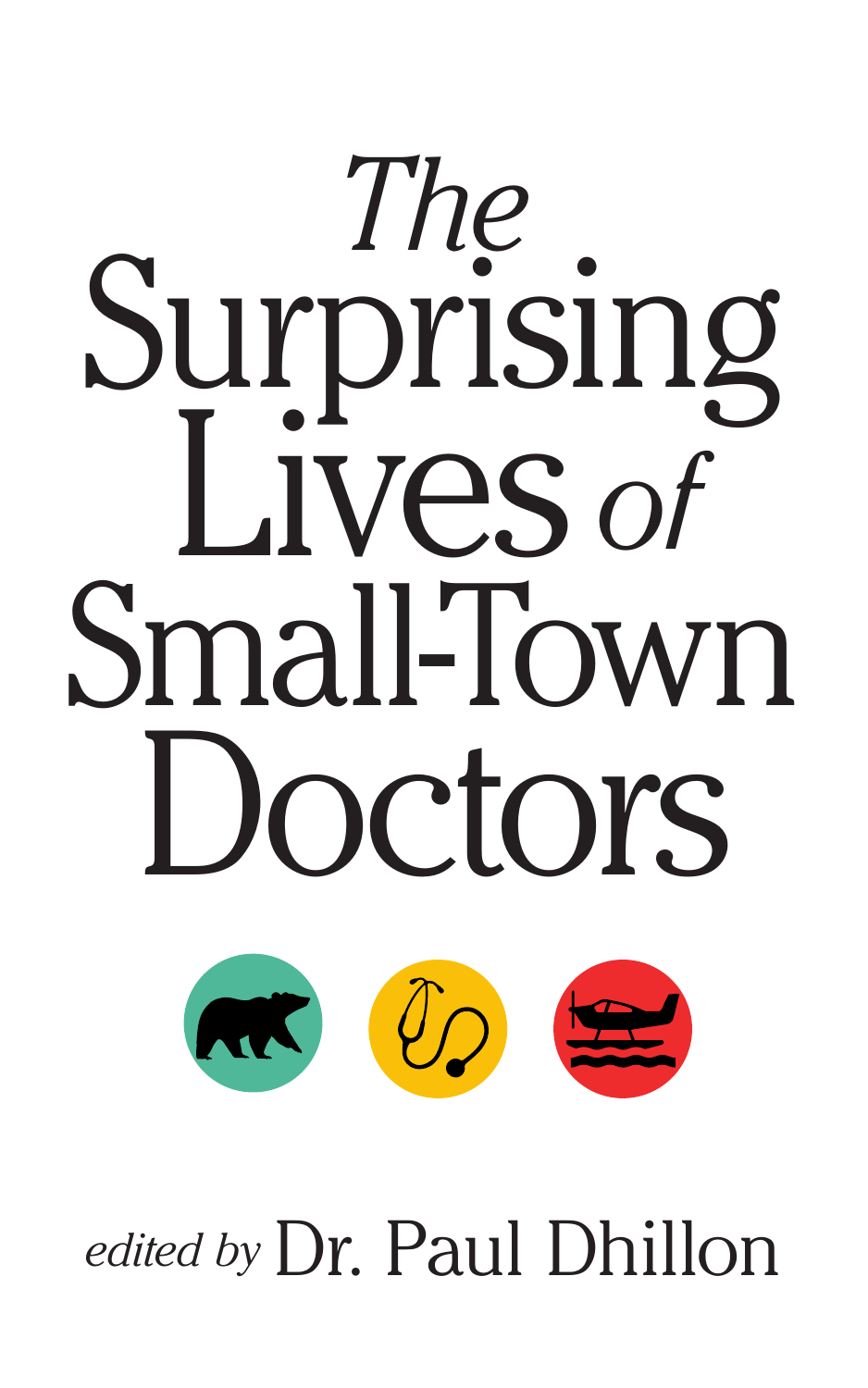

EDITED BY Dr. Paul Dhillon

•••



Jniversity of Regina Press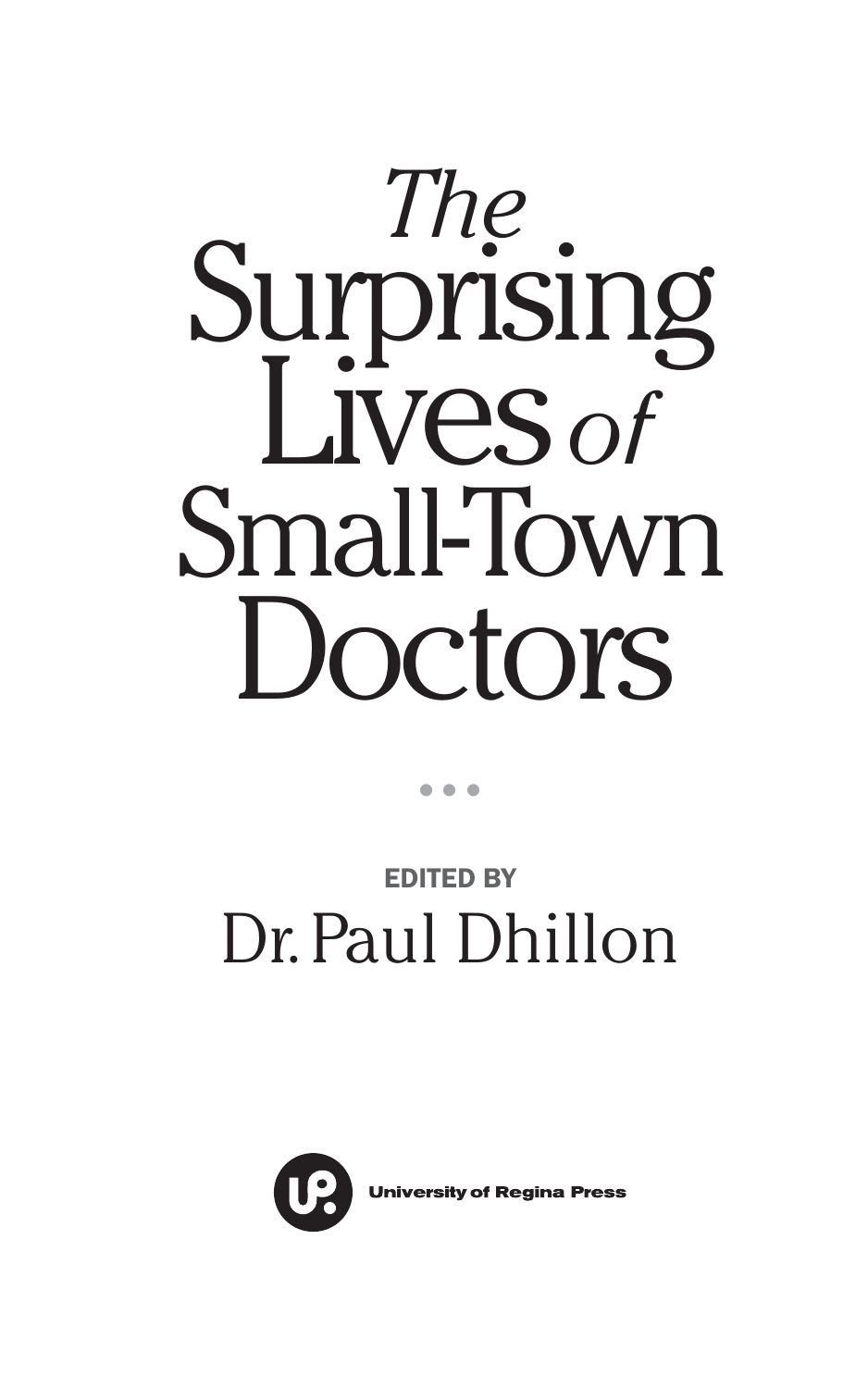#### © 2016 Paul Dhillon

All rights reserved. No part of this work covered by the copyrights hereon may be reproduced or used in any form or by any means—graphic, electronic, or mechanical—without the prior written permission of the publisher. Any request for photocopying, recording, taping, or placement in information storage and retrieval systems of any sort shall be directed in writing to Access Copyright.

Printed and bound in Canada at Friesens.

Cover design: Duncan Campbell, University of Regina Press Text design: John van der Woude Designs Copy editor: Kirsten Craven Proofreader: Katie Doke Sawatzky Cover art: cover illustrations from the Noun Project: "Bear" by Loren Klein; "Stethoscope" by André Luis Gollo; "Sea Plane," public domain.

#### **Library and Archives Canada Cataloguing in Publication**

The surprising lives of small-town doctors / edited by Paul Dhillon.

Issued in print and electronic formats. isbn 978-0-88977-431-5 (paperback).—isbn 978-0-88977-433-9 (html).—isbn 978-0-88977-432-2 (pdf )

1. Physicians—Canada—Biography. 2. Physicians—Canada— Anecdotes. 3. Medicine, Rural—Canada—Anecdotes. 4. Rural health services—Canada—Anecdotes. 5. Canada—Rural conditions— Anecdotes. I. Dhillon, Paul 1981-, editor

r464.a1s87 2016 610.92'271 c2016-900160-1 c2016-900161-x

We acknowledge the support of the Canada Council for the Arts for our publishing program. We acknowledge the financial support of the Government of Canada. / Nous reconnaissons l'appui financier du gouvernement du Canada. This publication was made possible through Creative Saskatchewan's Creative Industries Production Grant Program.





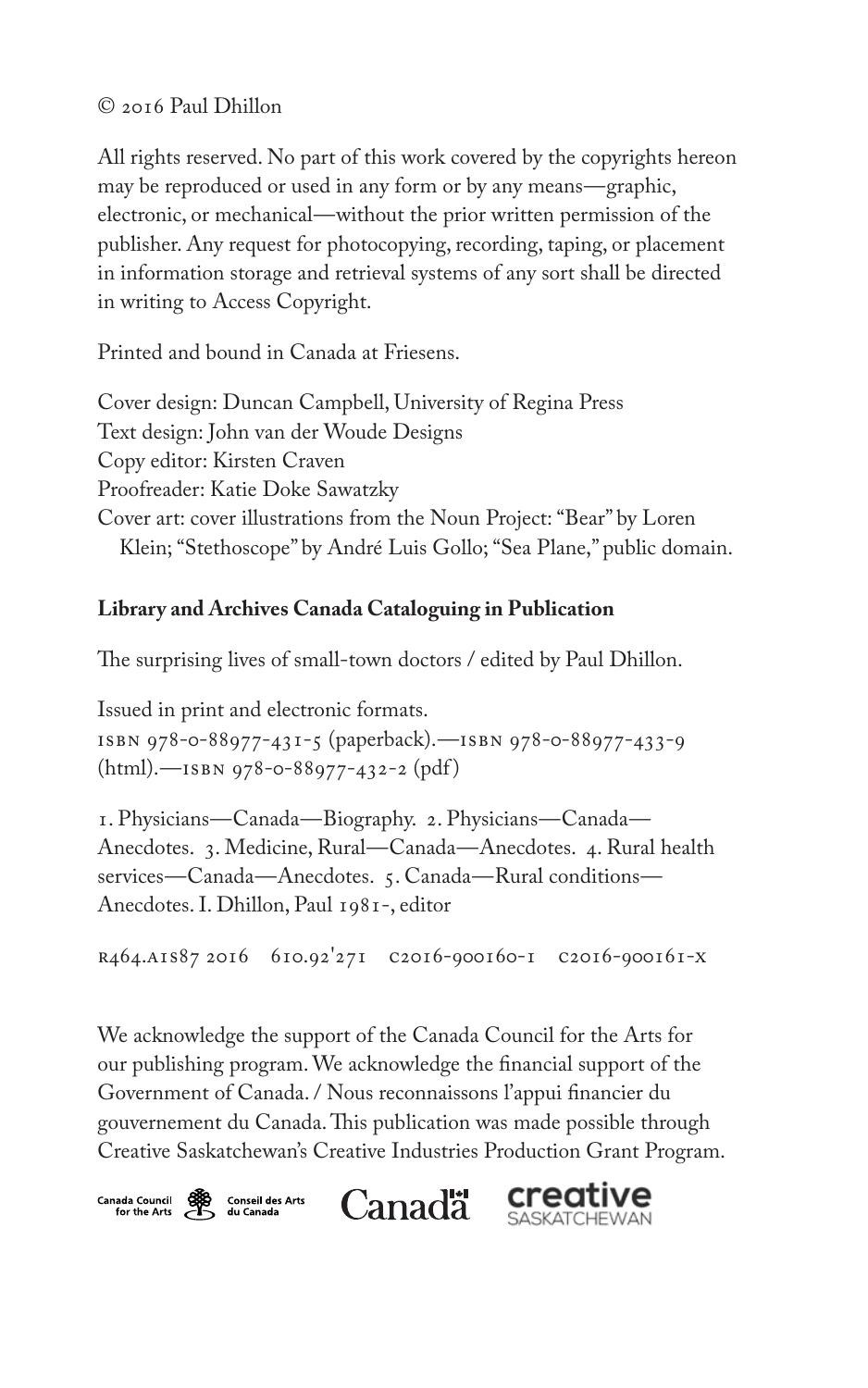*To my Sarah*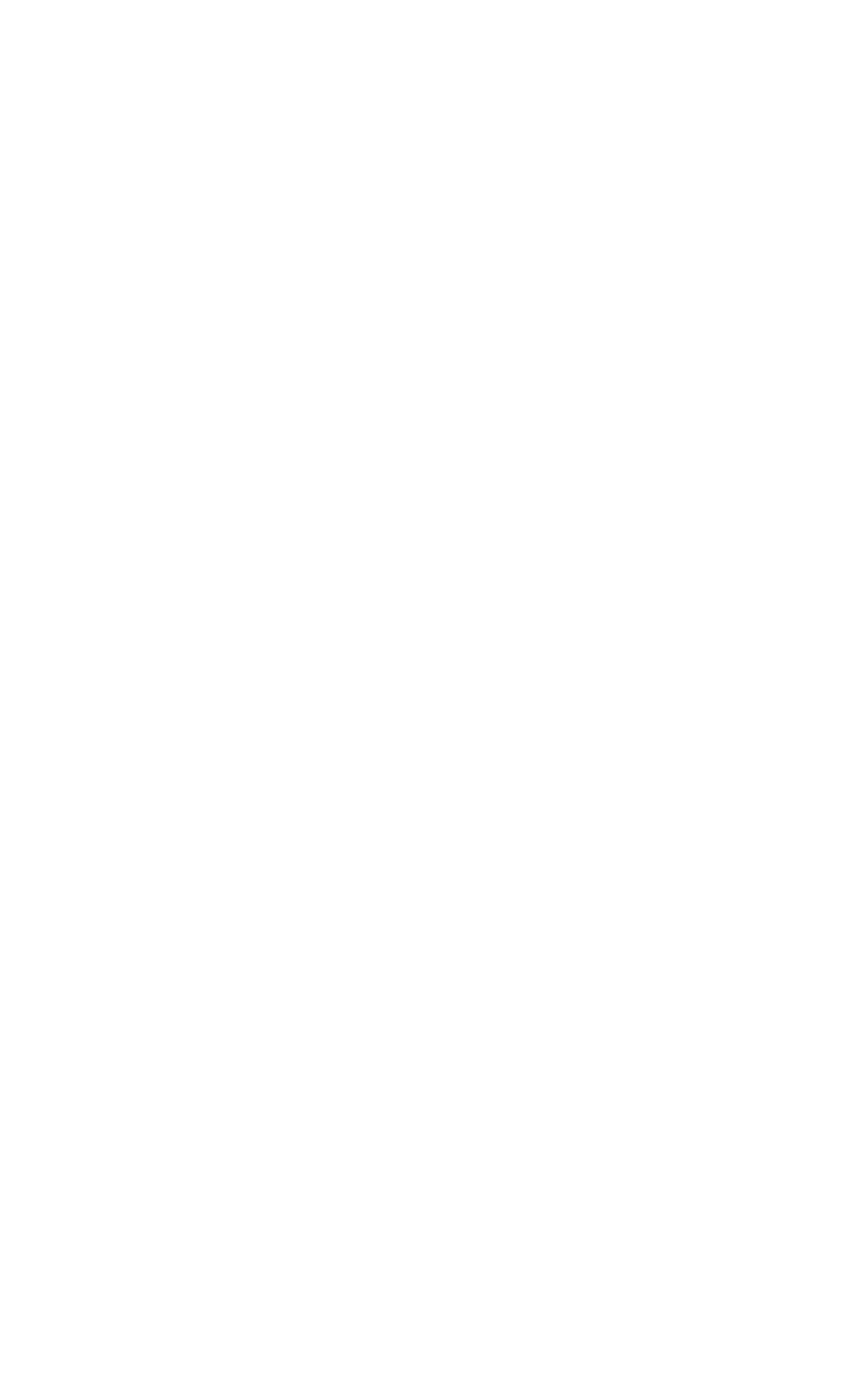**Contents** 

#### FOREWORD

by Dr. Lawrence Loh **ix**

#### MESSAGE FROM THE SOCIETY OF RURAL PHYSICIANS OF CANADA

by Dr. Braam de Klerk **xi**

#### PREFACE

by Dr. Paul Dhillon **xiii**

#### YUKON

*Friends and Neighbours* by Dr. Aedes Scheer **1**

#### NORTHWEST TERRITORIES

*In the Middle of the Night* by Dr. Sarah Giles **5**  *Whack!* by Dr. AnneMarie Pegg **11** *Arctic Data Streams: Graphing Land and Love* by Dr. Courtney Howard **15** *Fear and Fantasy above the Arctic Circle* by Dr. Adil Shamji **21**

#### NUNAVUT

*Do Not Feed the Polar Bears* by Dr. Kyle Sue **27** *Igloo House Call* by Dr. Charlie O'Connell **33** *A Room with a View* by Dr. Madeleine Cole **36**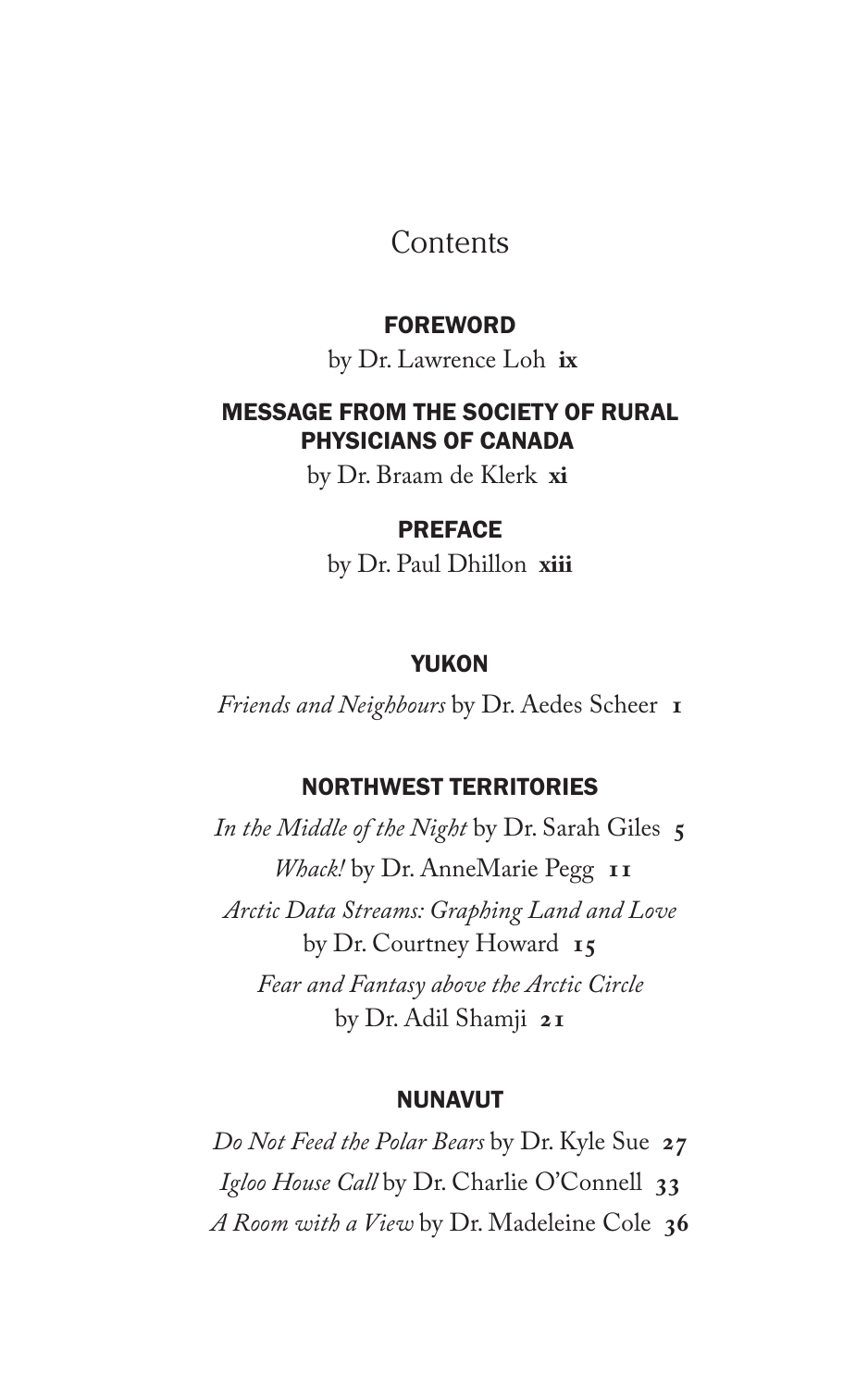#### NEWFOUNDLAND AND LABRADOR

*The Gambo Gamble* by Dr. Kyle Sue **40** *Invisible Resources* by Dr. Kelly Anderson **45**

#### PRINCE EDWARD ISLAND

*Interpretations of Opioids and Raccoons* by Dr. Nicole Fancy **49**

#### NOVA SCOTIA

*Toy Truck* by Dr. Monika Dutt **55** *Puss in Boot* by Dr. Peter Loveridge **60** *Dental Floss and Good Teeth* by Dr. Mythri Kappagantula **63**

#### NEW BRUNSWICK

*Between Deliveries* by Dr. Kate MacKeracher **69** *Big and Small* by Dr. Danit Fischtein **72**

#### **OUEBEC**

*I Am Not a Cowboy Doctor* by Dr. Danie Ty **79** *Rendez-vous avec ta carrière à 14 h, aujourd'hui/Appointment with Your Career at 2 pm, Today* by Dr. Baijayanta Mukhopadhyay **85**

#### ONTARIO

*Call of the North (a.k.a. The Uninvited Guest)* by Dr. Fahreen Dossa **92** *North Ontario* by Dr. Clare Ward **101** *Horse Kicks, Talking Heads, and Bear Chases—Oh My!* by Dr. Danie Ty **105** *Chasing Moose* by Dr. Chetan Mehta **111** *Bingo* by Dr. Aamir Bharmal **120**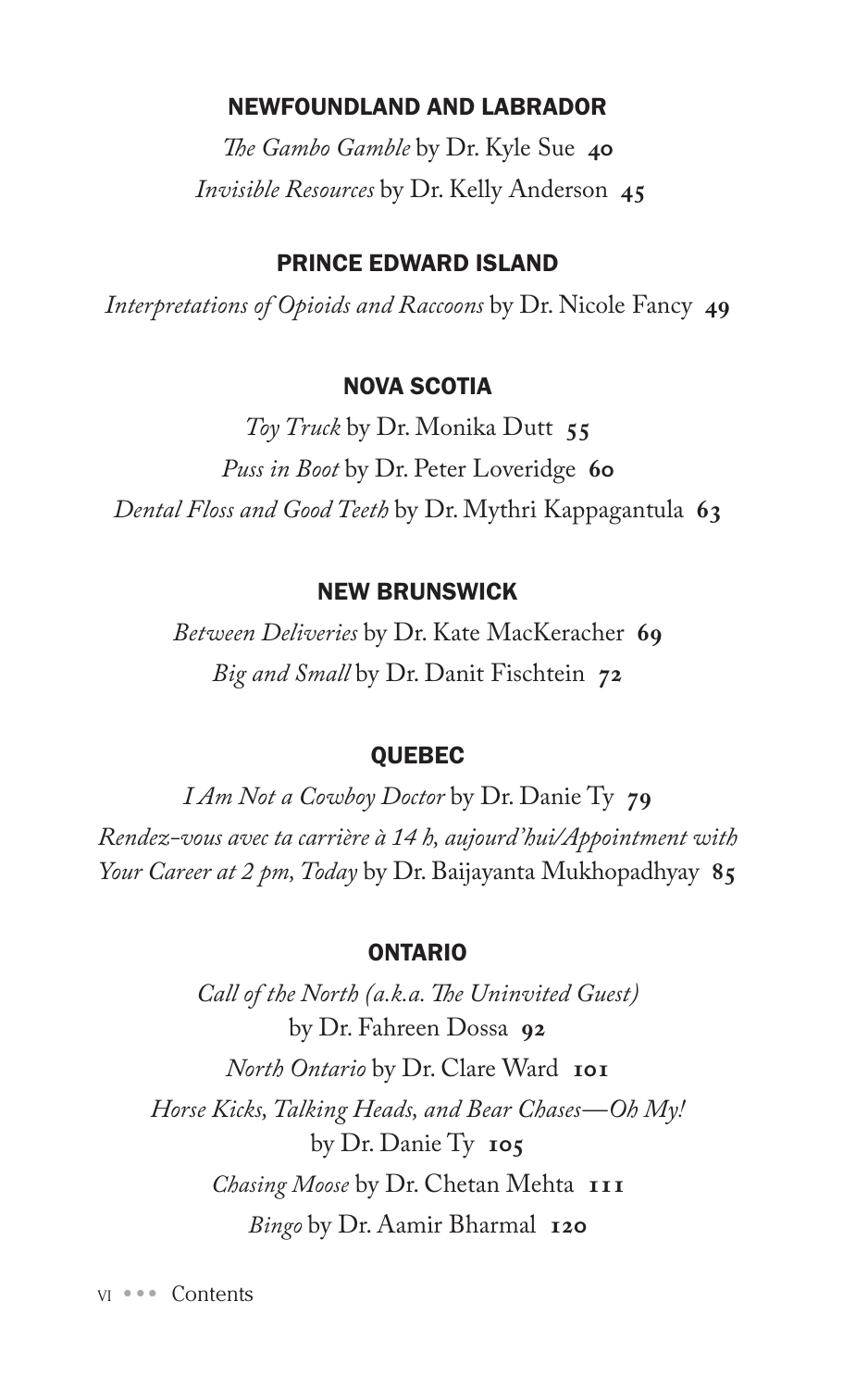*Veterinary Tales* by Dr. Geordie Fallis **126** *The Student* by Dr. James Yan **130** *I Figured It Would Be Easy* by Dr. Dan Eickmeier **135**

#### MANITOBA

*No More Training Wheels* by Dr. Aleem Jamal **139** *The Best Years of My Life* by Dr. Sandra Wiebe **146**

#### SASKATCHEWAN

*Monty* by Dr. Lewis Draper **153** *Death Is Closer Here* by Dr. Paul Dhillon **161** *Catch and Release* by Dr. Ryan Meili **166** *A Rural Return* by Dr. Kevin Wasko **174** *Making Mistakes* by Dr. Ankit Kapur with Dr. Puneet Kapur **180**

#### **ALBERTA**

*Darkest Day* and *The Mermaid* by Dr. Anna-Kristen Siy **186** *100-Year Flood* by Dr. Kristine Woodley **192** *To Maury* by Dr. Joseph Westgeest **197**

#### BRITISH COLUMBIA

*John Prine, Loneliness, and a Heart Attack* by Dr. Andrew Lodge **201** *Goldibear and the Four Anglers* by Dr. Julia Low Ah Kee **206** *Instant Immersion* by Dr. Warren Bell **211** *Where the Buck Stops* by Dr. Robert James Henderson **218**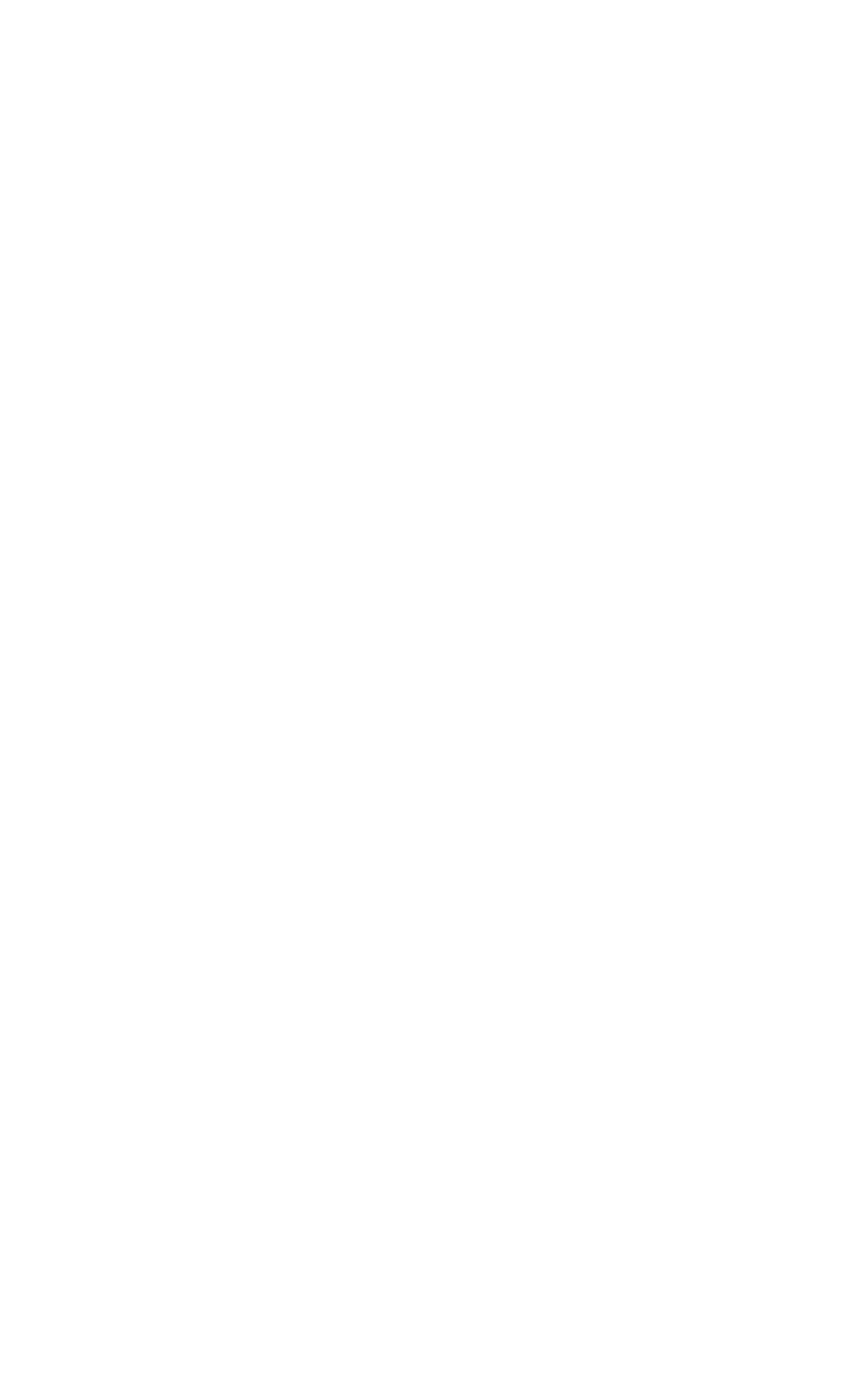## Foreword

It is estimated that nearly 60 per cent of humankind will live in an area defined as urban by the year 2030. Not unsurprisingly, there has been a growing focus on the relationship between urbanization and health; our cities are busier, more auto-dependent, and more isolating than ever, which has driven up rates of chronic disease, mental health concerns, and societal upheaval. As economic and cultural drivers, cities attract enormous amounts of attention from governments to ensure that their contribution to nation-states continues uninterrupted.

Yet for countries like Canada, it is impossible for us to forget the swathes of population that live in remote and rural areas. From the vast frontiers of the Arctic and the North to the lush farmland of southern Ontario and the Prairies, Canadians by and large are defined as much by the hardy men and women in Prince Rupert and Cape Breton as they are by the frenetic pace of Toronto and Calgary. History, economics, and policy continue to sculpt the flows by which Canadians migrate, work, live, and play in our vast and diverse country, and these factors in turn influence their health and the nature of the health care they receive.

As a third-year medical student, I drove through northern Ontario to a rural rotation in family medicine and public health in Kenora, Ontario—a beautiful town where Winnipeg was the city, and where you could follow up your suspect flu cases just by shopping in the local Safeway. Rural living provided me with a different perspective on Canadian culture, history, and potential,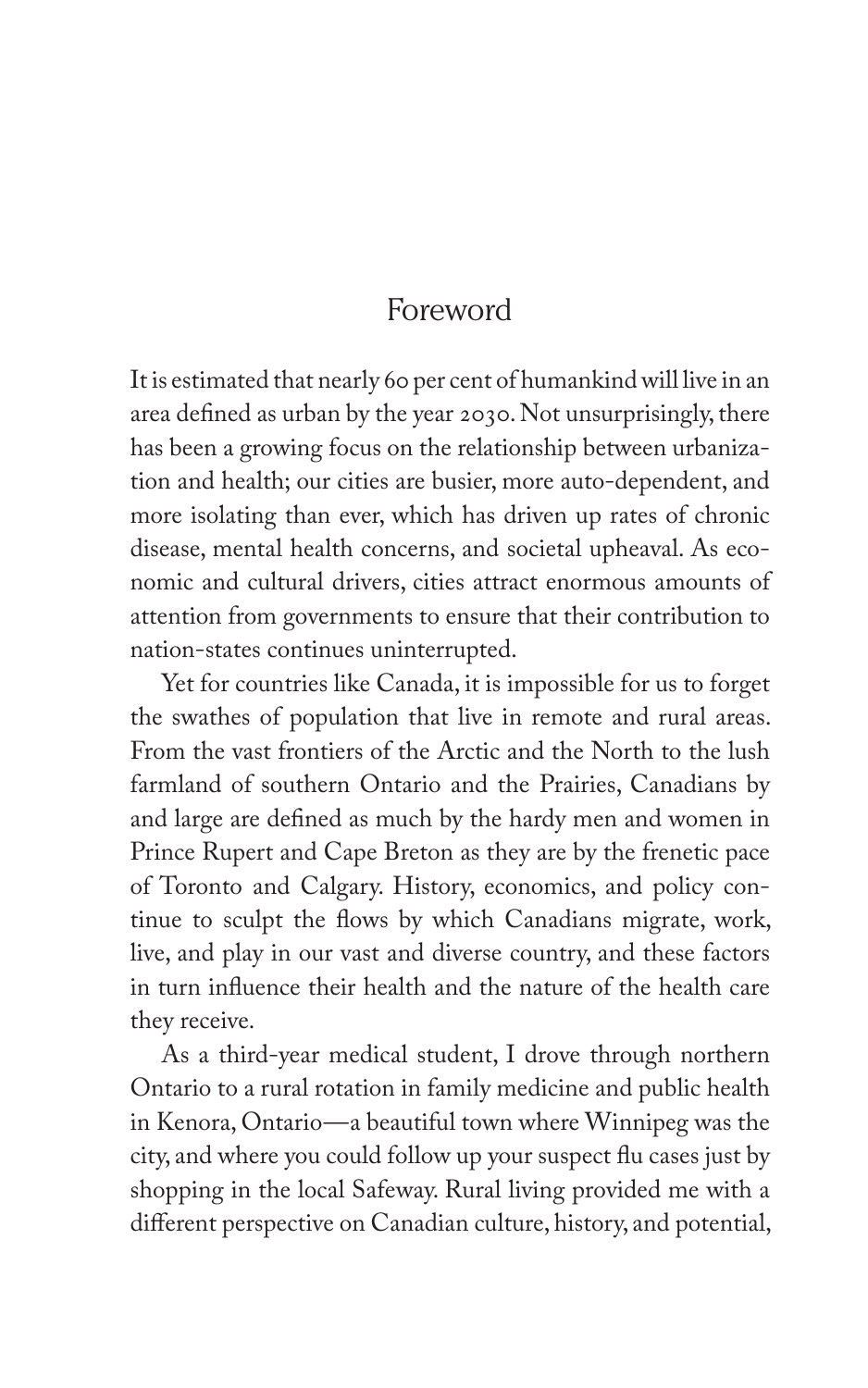and also on the essence of human nature. I imagine the stories in this book will do the same for you.

We are fortunate to live in a nation that, for those of us who call it home, affords us the freedom to choose from any number of tapestries on which our lives can unfold—from Arctic tundra to untouched coastlines, from boundless prairies to concrete jungles. The stories in this book celebrate not only our national identity but the national spirit that drives us ever forward, believing that in diversity lies our strength.

#### *—Dr. Lawrence Loh*

Associate Medical Officer of Health, Peel Public Health Adjunct Professor, Clinical Public Health, University of Toronto Director of Programs, The 53rd Week Ltd.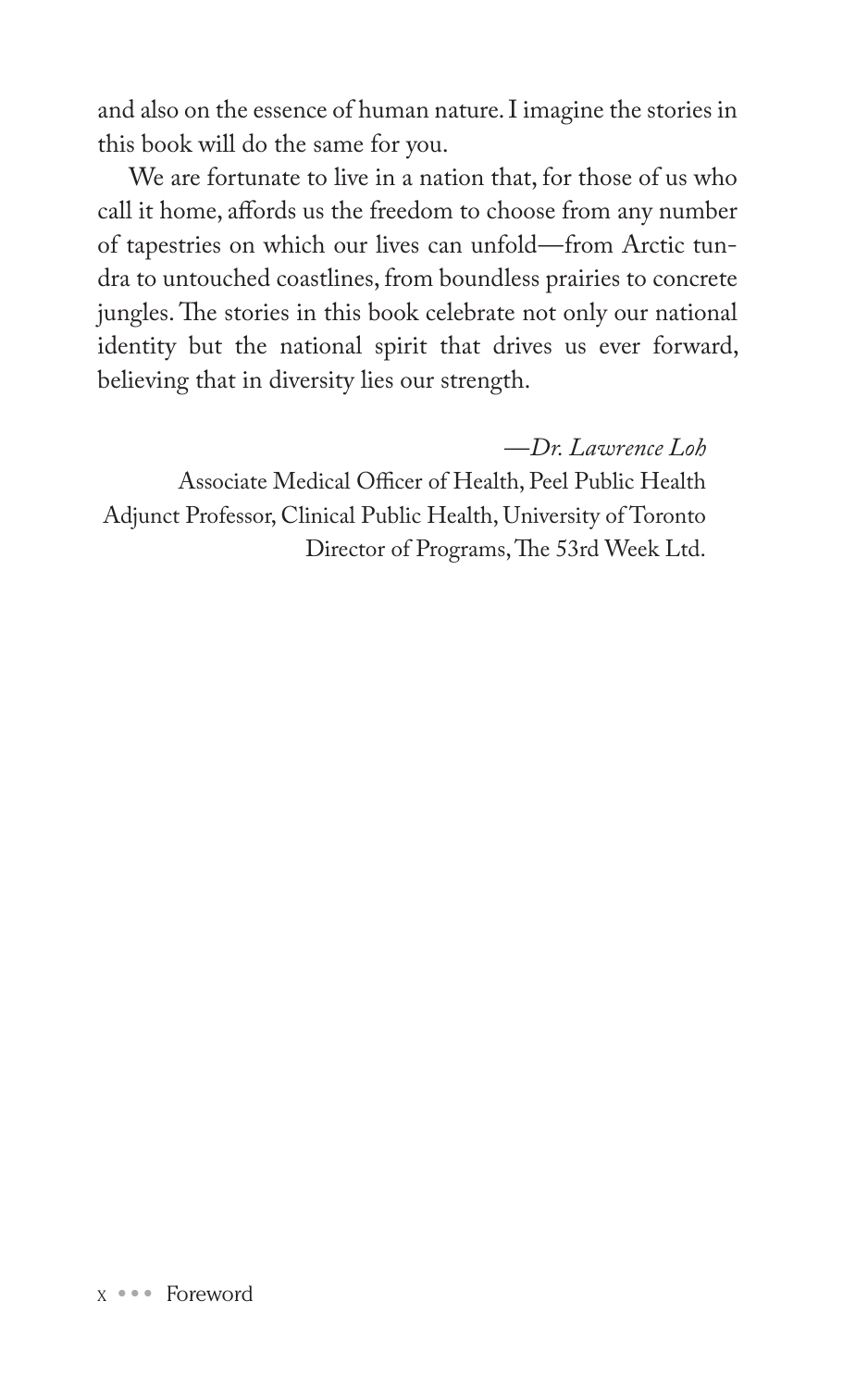### Message from the Society of Rural Physicians of Canada

*A need to tell and hear stories is essential to the species* Homo sapiens*—second in necessity apparently after nourishment and before love and shelter. Millions survive without love or home, almost none in silence; the opposite of silence leads quickly to narrative, and the sound of story is the dominant sound of our lives.*

*—*Reynolds Price*, A Palpable God*

Rural Canada is a breeding ground for stories. Rural medicine is a fertile breeding ground for stories. When rural doctors and patients get together, stories abound. When rural doctors get together, the telling of stories becomes epidemic.

Patients use stories to illustrate their problems. An old trapper once told me, "I can still write my name in the snow when I pee, but it's awfully close to my toes!"

Doctors use stories to help patients understand their diagnosis, treatment, and recovery. Inuit relate easily when told, "If your son stops barking like a seal, his croup is getting better."

Doctors tell stories to other doctors to share adventures and experiences. The Society of Rural Physicians of Canada (SRPC) is the national voice of Canadian rural physicians. Founded in 1992, the SRPC's mission is to provide leadership for rural physicians and to promote sustainable conditions and equitable health care for rural communities.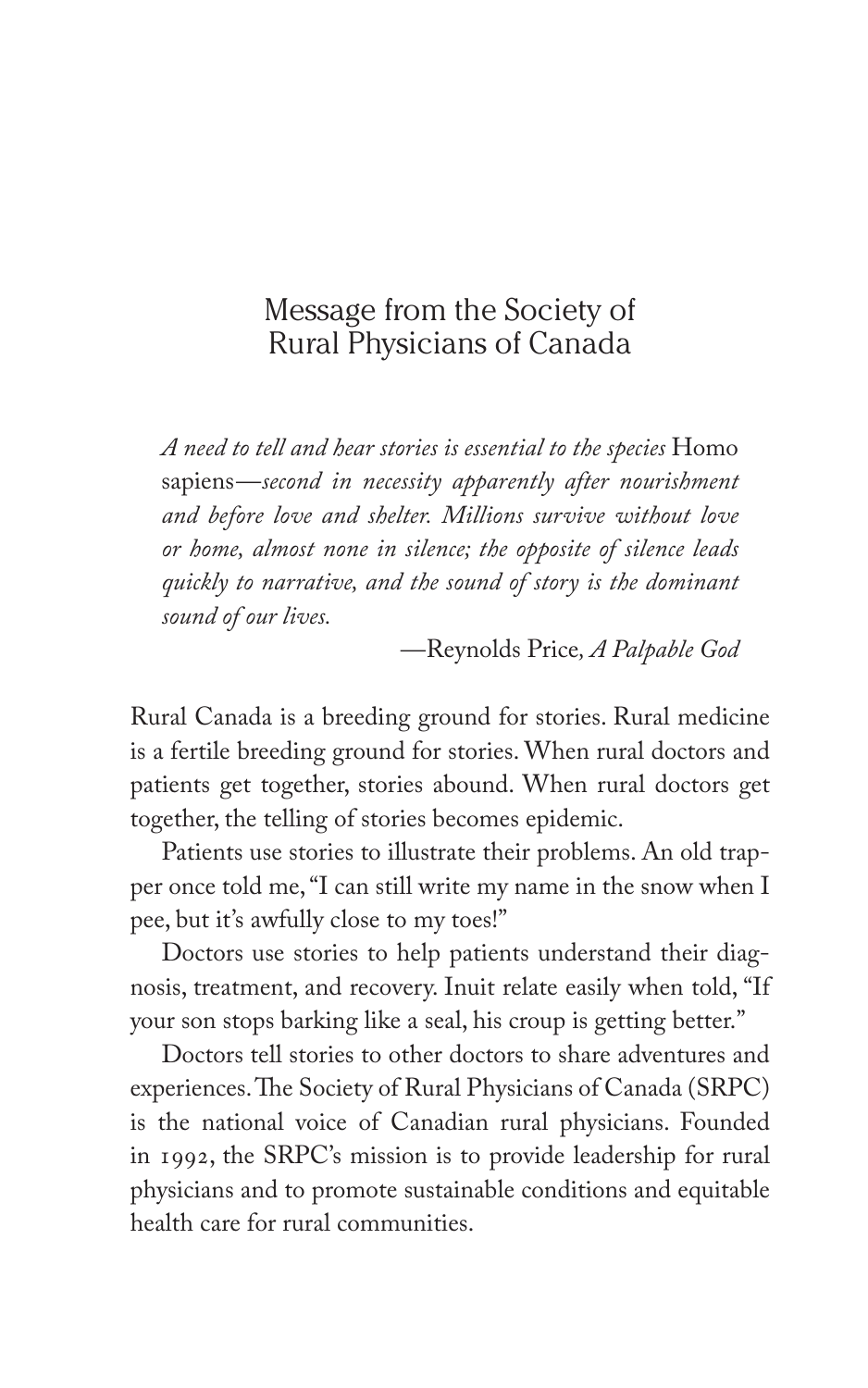On behalf of its members and the Canadian public, the SRPC performs a wide variety of functions, one of which is fostering communication among rural physicians and other groups with an interest in rural health care.

Stories are the best way that I know of to communicate, and the hallways and lecture halls at rural conferences are alive with the sound of stories. We are always amazed at how well we can relate to other rural docs, whether Australian, South African, Kiwi, Pacific Islander, or many others. It is shared experiences and shared stories that make this happen.

I trust the stories in this book will contribute to the great practice of rural medicine and the even greater practice of storytelling.

> *—Dr. Braam de Klerk, CM, MB, ChB* Past President Society of Rural Physicians of Canada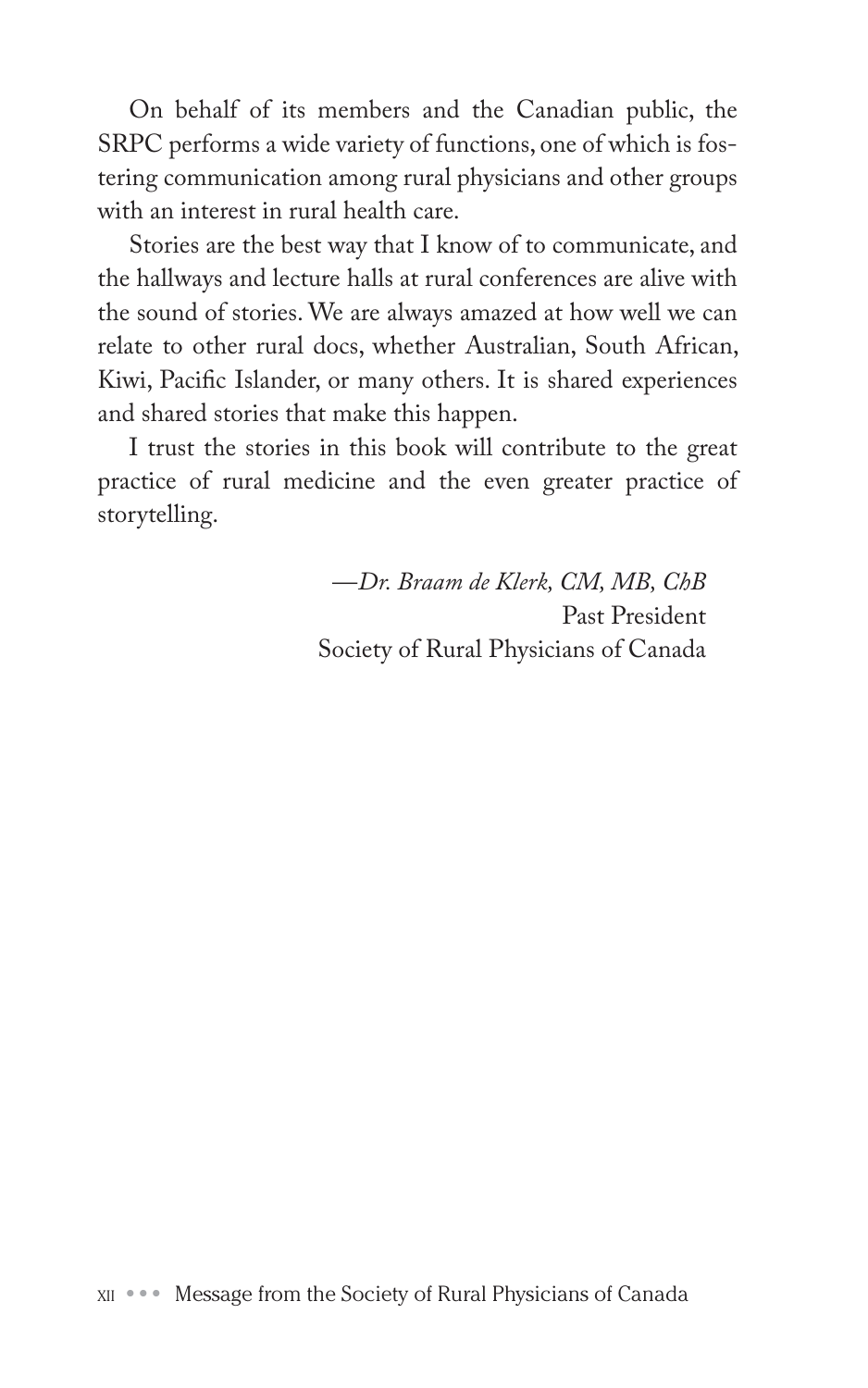## Preface

For a writer, where does the physical book emotionally begin? In the case of this book, I remember the moment exactly.

It was a chilly but clear-blue-sky day in rural Saskatchewan. A phone call from the nurse had awoken me from my Saturday morning slumber and I trundled over the short drive to the hospital to see the patient who needed some care.

"It's really nothing," I overheard the sprightly ninety-twoyear-old state emphatically as I was ushered into the examination room. "I don't see why you had to call back the doctor."

After introductions were exchanged, and sleep was wiped from my eyes, the story leading to the patient's arrival at the emergency department became clear. She was simply chasing away some stray cats from the milk she was putting outside for her cats and had slipped and fallen on her wooden steps. The resulting fall had not broken anything but had shorn a large area of tissue-paper skin off of her shin. As I was crouched down on the floor, carefully examining the large defect, I began some peripheral chatter about her living conditions and social circumstances. Surely she was not living out in a small wooden home in the middle of the prairies on her own at her age?

She continued her story as I patched and quilted my way around the wound, trying to repair the damage. She had been a war bride, had a life full of harsh winters punctuated with mosquito-ridden summers, had experienced immigrating to a new land, with all its pain and suffering and loss, and now had children scattered across Canada.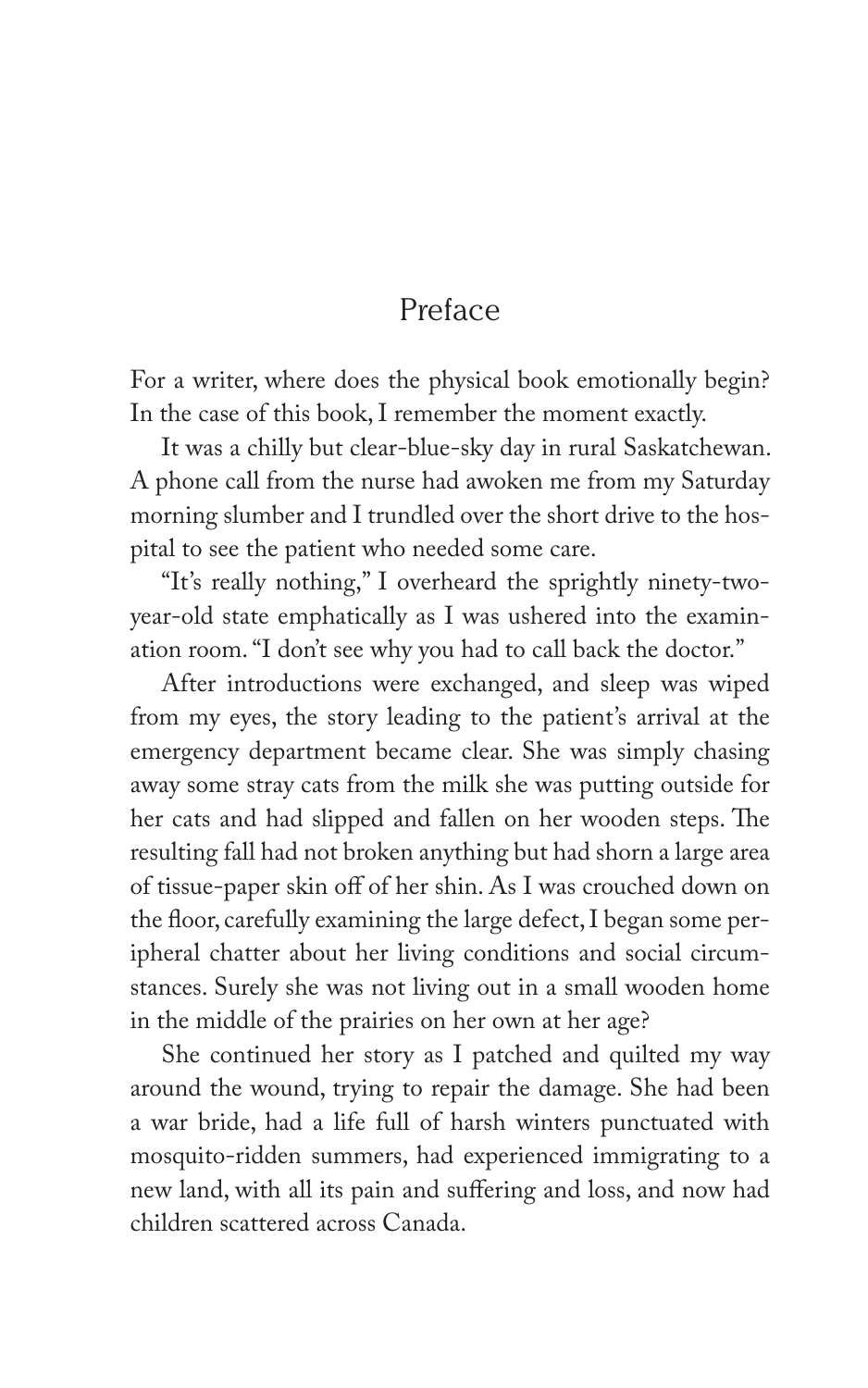While doing my mending work, I realized in that moment that, as alone and isolated as a new rural physician can be, it is a gift to be able to share moments in the lives of Canadians, both recent arrivals and the long-established, that are shaping this great nation. Canada is a vast country, and as rural physicians, we are blessed with the challenges that this environment provides, in that we are given an opportunity to provide care for those that are the stitches and thread that bind together the patches of humanity that together make up Canada. In that moment I realized we are not the same without each other, and that without each other we cease to exist as a nation from coast to coast to coast.

That moment—when my patient shared her stories with me—is the place where this book emotionally began. And as I wrote out on her preventative medicine prescription, "stop chasing stray cats," I wondered if elsewhere there were physicians that felt the same way I did.

As it turns out, there are. There are physicians across the country silently sitting and listening to their patients' stories, empathizing with their pain, and then smiling at the successes of their quiet daily work. Unnoted beyond their communities, they continue silently. It was only after searching hard that I was able to find and pluck these individuals away from their work and to convince them to write openly—to share their secret fears and their individual moments of clarity and victory over the scourge of disease and the misfortune of injury. It took the guts of a year to find them, representatives from every province and territory of Canada. In some cases it was more happenstance than hard work that allowed this book to become the collection of experiences that it has become—such as a chance discussion with an American in the United Kingdom who happened to be married to a rural Quebec physician.

Now, almost three years after treating my elderly patient's shin, we have this wonderful tapestry of stories. Forty physicians in Canada, both old and new, have provided a pivotal piece of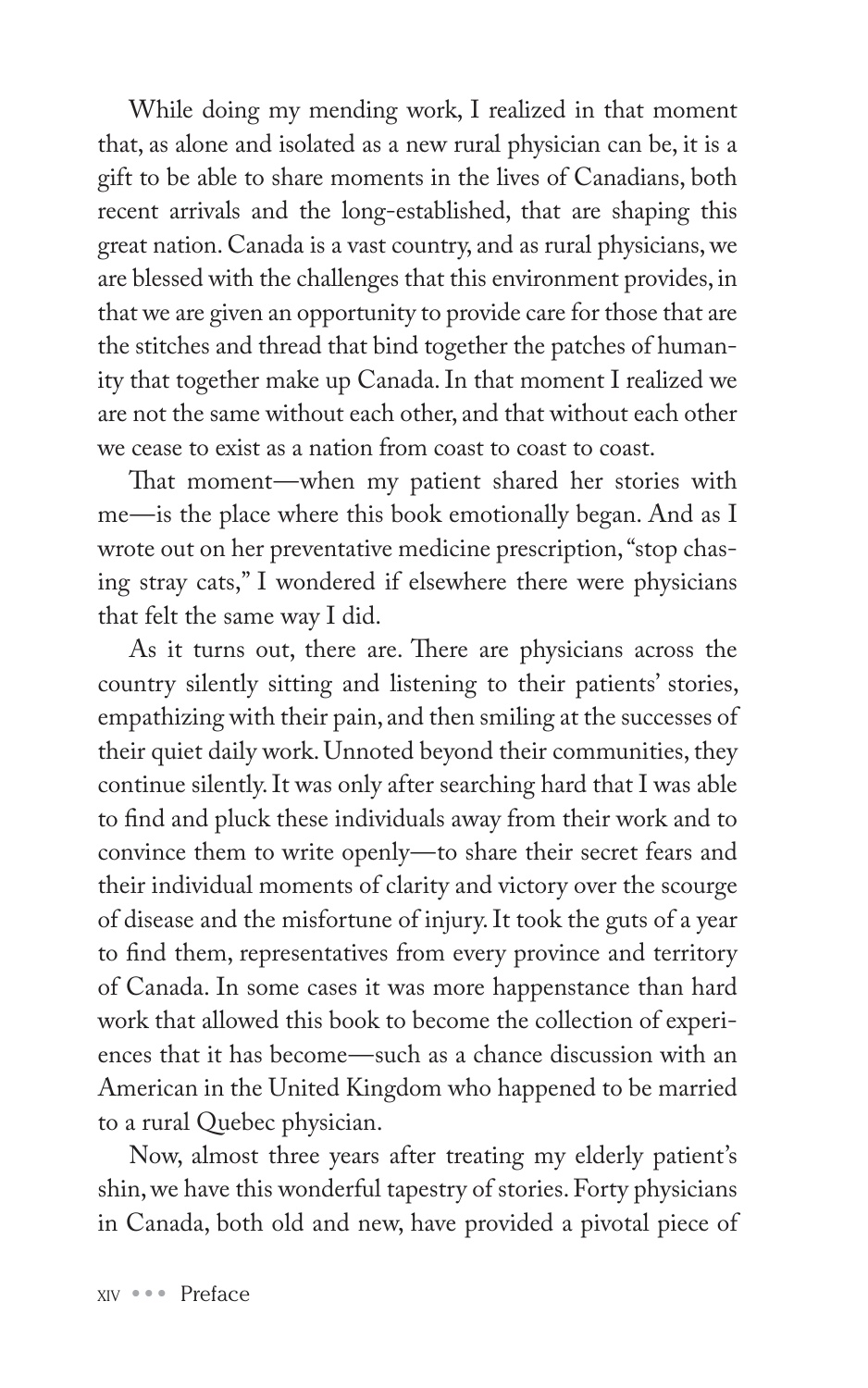the ongoing narrative of what it means to be a rural physician in Canada.

Ultimately, however, the question must be asked—but why? Why is it important to share these stories? Are they of any value?

That question begins in the mind of the physician-writer and is answered by your thoughts today. Personally, I believe there is an intrinsic and therapeutic benefit to the physician as a human being to be able to express and share their thoughts with the interested public, which allows for both internal and, much needed, external reflection. Physicians are sometimes seen as being above the remit of normal emotions and life; should we not cry every single time we deliver bad news? In reality, though, we are human and suffer from pain like our patients. We have doubts and fears. We don't know everything. And we are tasked with some very difficult decisions.

Hopefully, through this book we are able to not only share those feelings and emotions with others in the healing professions but also with our most gifted assets, our patients. This book would not have been possible without the trust our patients place in our hands each and every day we go to work. Thank you for sharing your moments, your pain, and your stories with us; together, we are richer for the experience.

This project also would not have come to fruition without the thoughtful and respectably harsh comments provided by Dr. Tommy Gerschman. His comments are a reminder that behind the stories told by each physician lays a network of friends and family without whom these stories would never be told.

Lastly, names, identifying details, and places may have been fictionalized and/or changed in order to protect the privacy and rights of individuals throughout the book. In lieu of any royalty payments, the editor and the authors have agreed that all such proceeds shall go to *Médecins Sans Frontières*/Doctors Without Borders.

#### *—Dr. Paul Dhillon*

Dr. Paul Dhillon ••• xv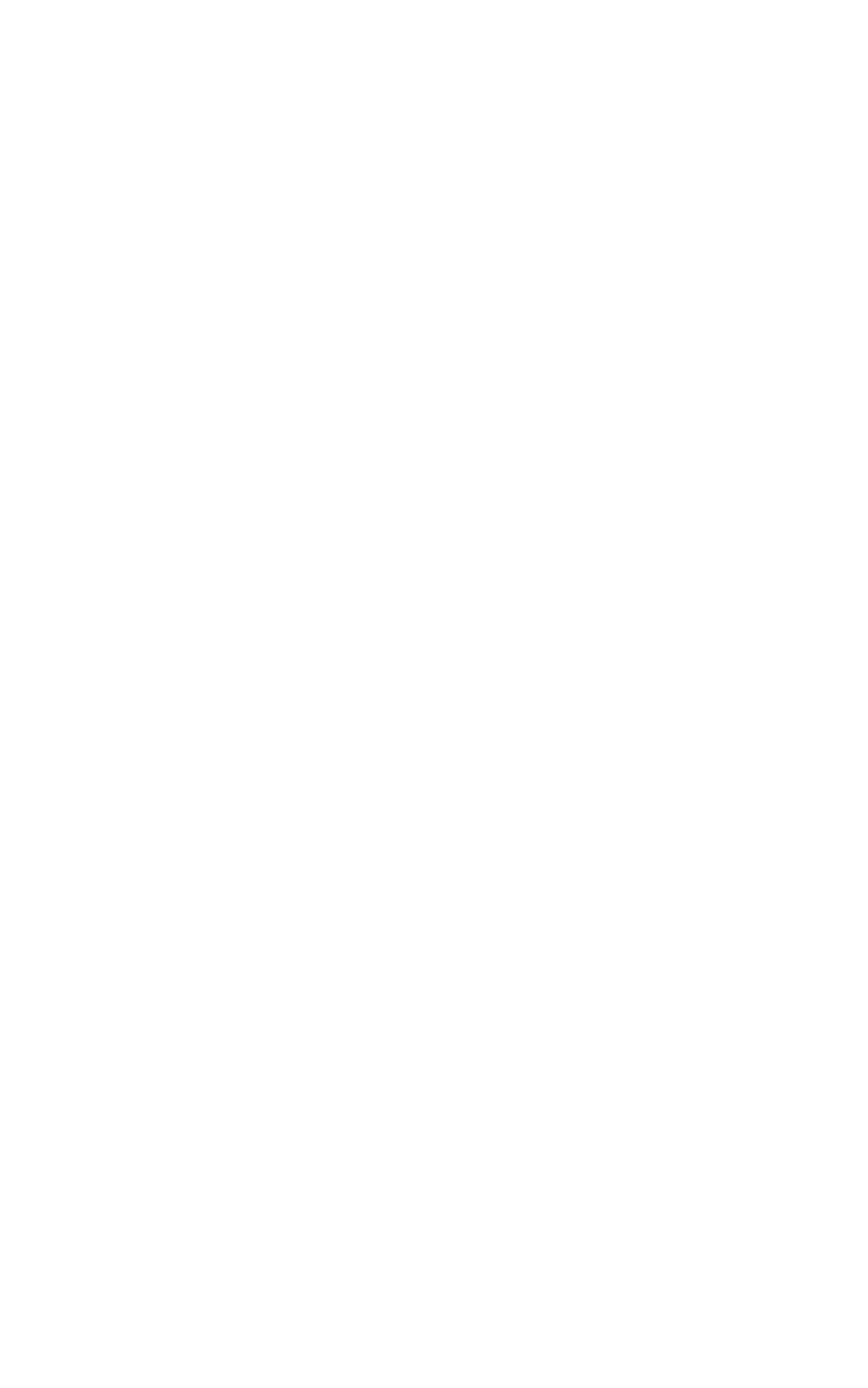

# Dr. Aedes Scheer

*Aedes Scheer was raised on a farm in southern Alberta and decided to become a veterinarian rather than a doctor after watching* Star Trek *and seeing the character Dr. Leonard McCoy treat multiple species. She became an animal health technologist, obtained a B.Sc., then tacked on a professional teaching certificate. She taught high school math and science for a few years and during this time she went to the Yukon Territory for a six-week vacation. Twenty-five years later, she still calls the Yukon home. While living in Dawson City, she provided veterinary assistance to the community, as there was no local vet; worked as a mosquito biologist (earning the nickname "Aedes"); served on city council; volunteered for the ambulance service; and started a humane society. She decided at age forty-two to go to medical school and began working as a GP in Dawson City in January 2013.*

# Friends and Neighbours

After several years of living and working in Dawson City in the Yukon, I decided to return to school to become a doctor. My accommodating husband and I did the long-distance thing for six years and, as I intended, returned to Dawson City. Prior to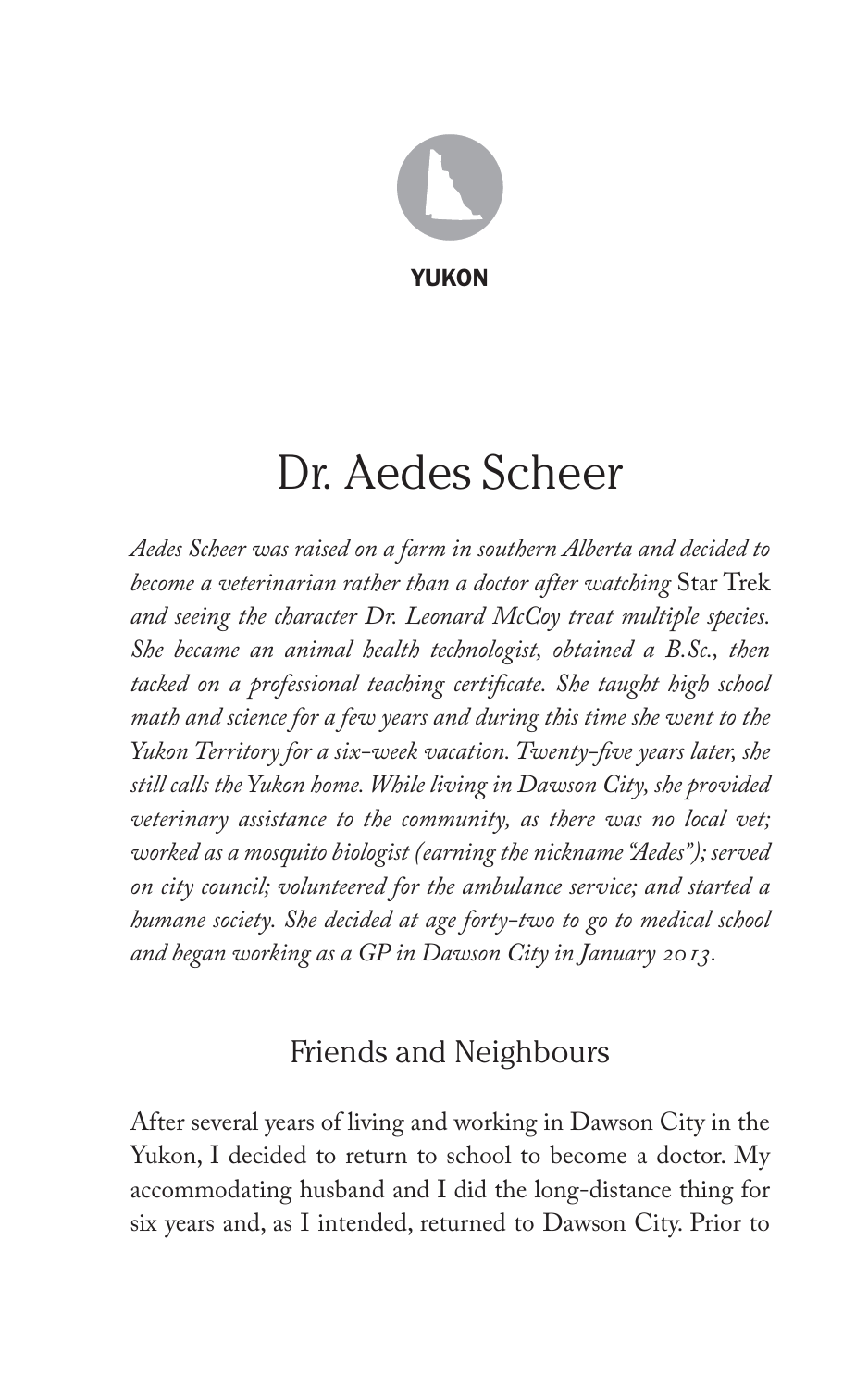this new career, I had held numerous roles in the community. I was part of the town's fabric and possibly even a member of the heralded "Colourful Five Percent."

Although it was highly discouraged throughout my medical training, I maintained friendships with a large portion of my small community throughout med school and residency. As students, we were warned about the perils of getting too familiar with our patients. Sure, I understand that; I have heard it all before. Medicine is not my first profession. I was not a twenty-something med student—I could have given birth to many in my class—but I tend to view these sorts of things as guidelines rather than rules. I continue to see friends and neighbours in the clinic. I think this gives me an advantage when assessing patients. I know their "normal" because I see it displayed in the lineup at the post office and grocery store. I know sizeable chunks of their histories because I have heard these informally while helping put in a garden with a neighbour or sitting on the bench coaching their kids or standing next to them at a funeral. In my experience, people in small communities are accustomed to occupying multiple roles and while the occasional person wants to discuss a rash or some malady in a public setting, they clue in when I say, "How about you make an appointment on Monday?"

I had volunteered with our ambulance service for several years prior to starting medical school. I saw many excellent doctors and nurses arrive in the community but then leave when the lack of anonymity became too much of a burden, or it was too difficult to find a spouse in a diminishing pool of people not yet seen in the clinic. The flipside was that when doctors and nurses stayed completely apart from the townspeople, they missed out on knowing the people they treated. On more than one occasion I recall bringing a local in to the nursing station and reporting that something was not right with the patient. I couldn't quite put a finger on it, but they were not the person I knew in the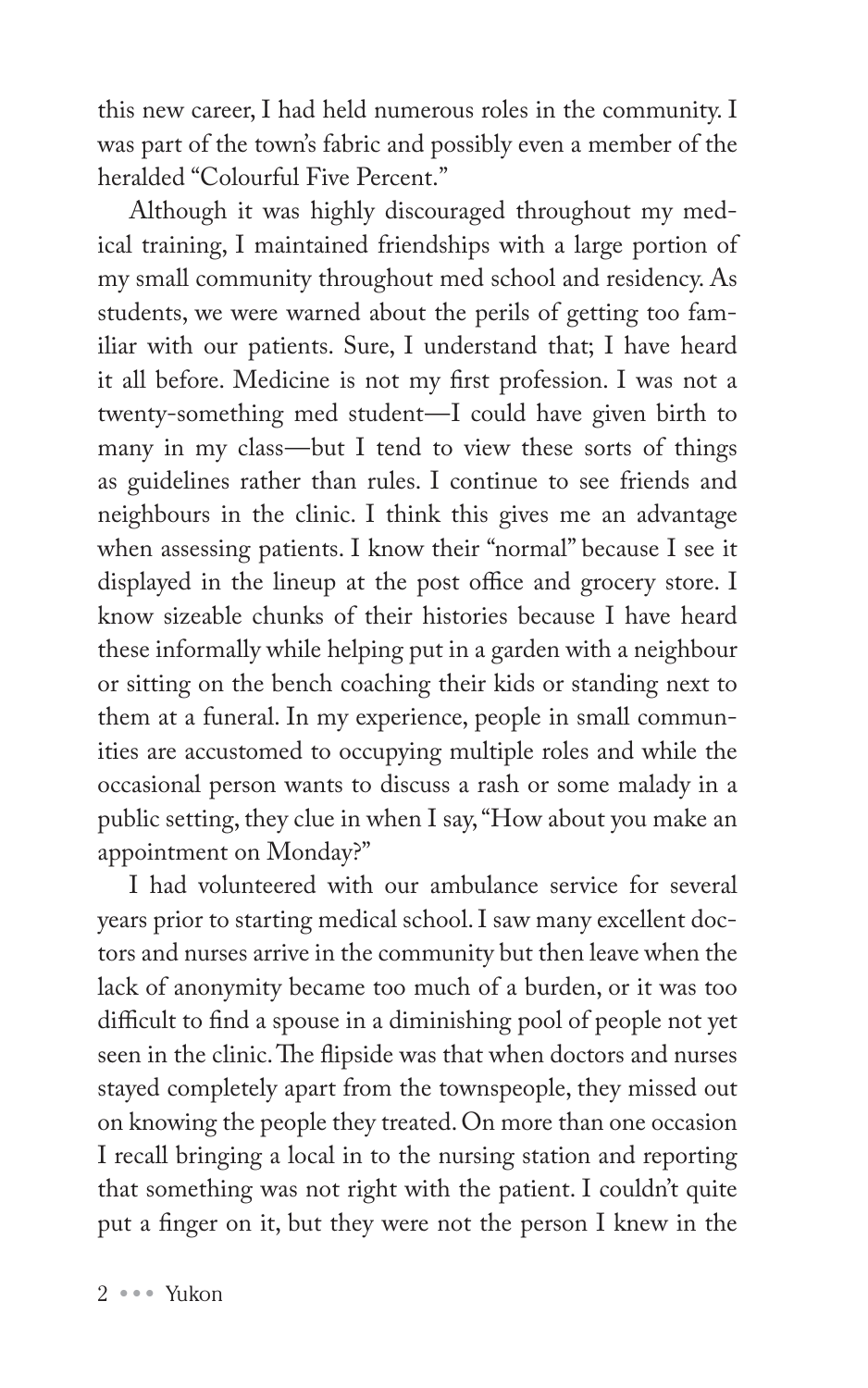day to day. This was often dismissed as interesting but lacking evidence. And, inevitably, the person was medevacked out for something that just needed time to evolve. It began to dawn on me that because I was comfortable living in the small town, plus my spouse was comfortable living there too, maybe I could learn how to be a doctor, and then possibly become a doctor who did not leave.

Small towns being small towns, Dawson's population is somewhat incestuous. We have a saying, "fall together, spring apart"; relationships often form for the cold months but break up once the light and warmth returns and the greener pastures of transient summer workers appear around town. Consequently, Dawson City is tolerant of nontraditional families and a wide spectrum of lifestyles. I first learned about this when I was providing veterinary services on a house-call basis and was asked to euthanize the aging family pet. I would show up to a diverse house full of grieving people all associated with the doggy I was about to put to sleep. By the time I packed up my bag and expressed my last sympathies, I had some additional insight to all the combinations of couples and kids who had been a part of the dog's life. The years of house calls and comforting pet owners have provided valuable background information, as well as ample bedside-manner training, for me in my current role as a GP.

However, just when you think you have the upper hand, do not get too smug. Medicine is utterly humbling and will remind you how little you really know. Even about yourself.

One day, while newly back in town as a doctor working a twenty-four-hour, on-call shift every second day (a "1-in-2 on-call"), the ambulance pulled up with a good friend of mine on-car. He was weak and short of breath and found to be in a narrow complex tachycardia. Bob is a big guy in his mid-forties with a past history of hypertension, smoking, and heart disease with a stubborn paroxysmal cardiac arrhythmia. His vital signs were still holding strong and we tried a couple of doses of adenosine.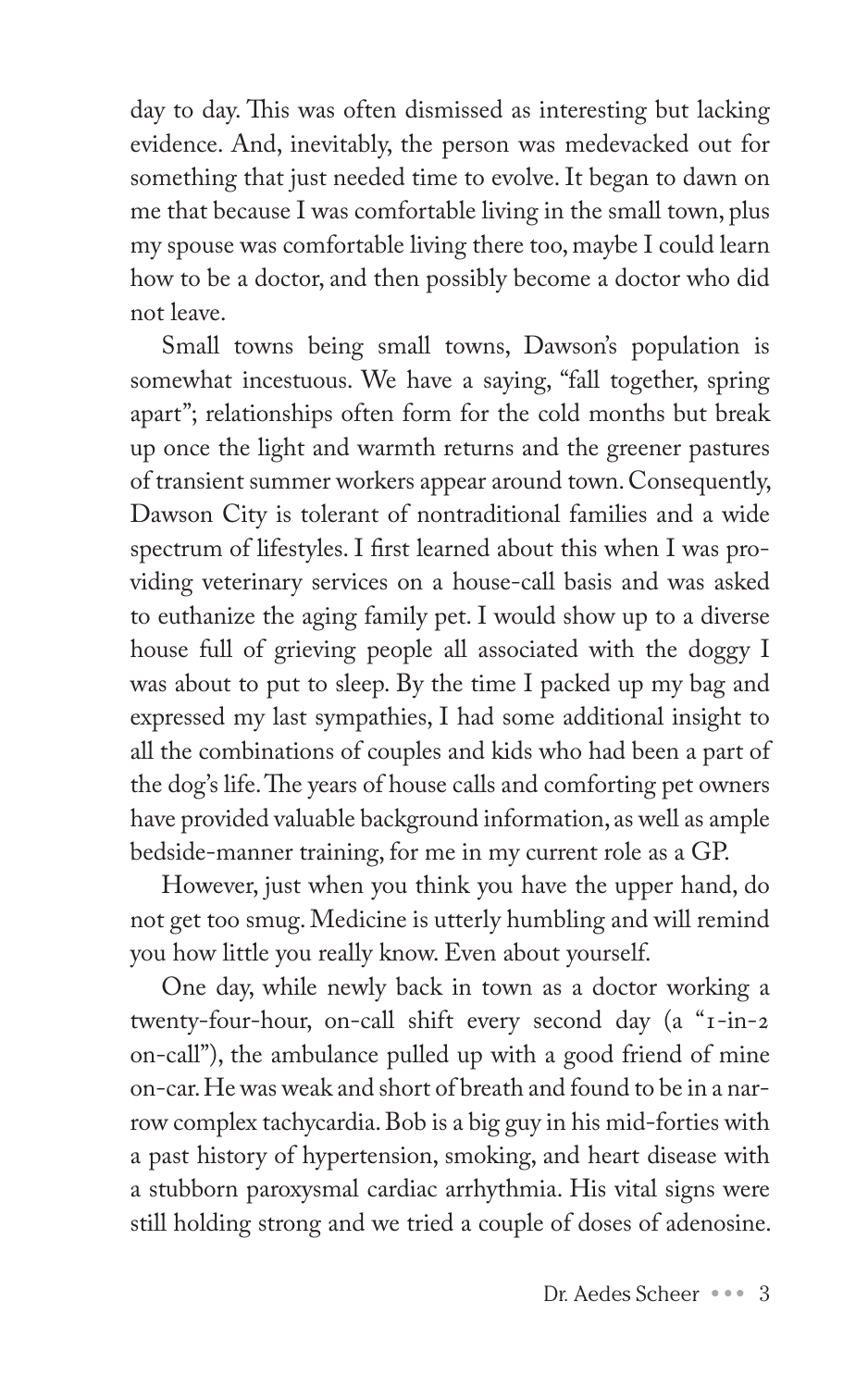This did not change anything. We were about to try metoprolol, as had been done in the past for him, when his vital signs tanked. Now we needed electricity. I tried to explain to him what was going to happen next as the nurse got things ready for an electrocardioversion, but I was not sure he could hear me. To my surprise, he reached out and grabbed my hand and said, "Aedes, I know you so well I can hear in your voice that you are scared and that is scaring me." Yep. He nailed it. I was scared for him and I couldn't hide it, even though he was failing quickly. Tears ran down my cheeks and I could not shut them off. He started to cry too. And then, voila! His heart rate settled, his blood pressure resumed a textbook reading, and he sat up. We were wiping away the tears and grinning sheepishly when the nurse walked in. She sort of squinted and clucked under her breath but announced our patient had spontaneously cardioverted.

I had assumed that I had the advantage; I know my patients and therefore I can give them better care. The thing is, they know me too. Apparently, I don't have a "poker face" when it comes to my friends. I could try to fake a brave front, but that does not seem honest to me. I have decided not to bury what I am feeling. It is a better approach, and I am finding that if I am up front with my emotional state and my patients, I am not caught off guard as I was with Bob. Like fraternizing with our patients, in med school we were counselled against being emotionally transparent with our patients. But then, my patients are neighbours and friends, the very group of people my medical school said we were not supposed to see as patients. So maybe two negatives make a positive? I don't purport to be anything but human and am therefore subject to the weaknesses and strengths of that species. I am finding there may be little difference between these and that an apparent weakness can become a strength.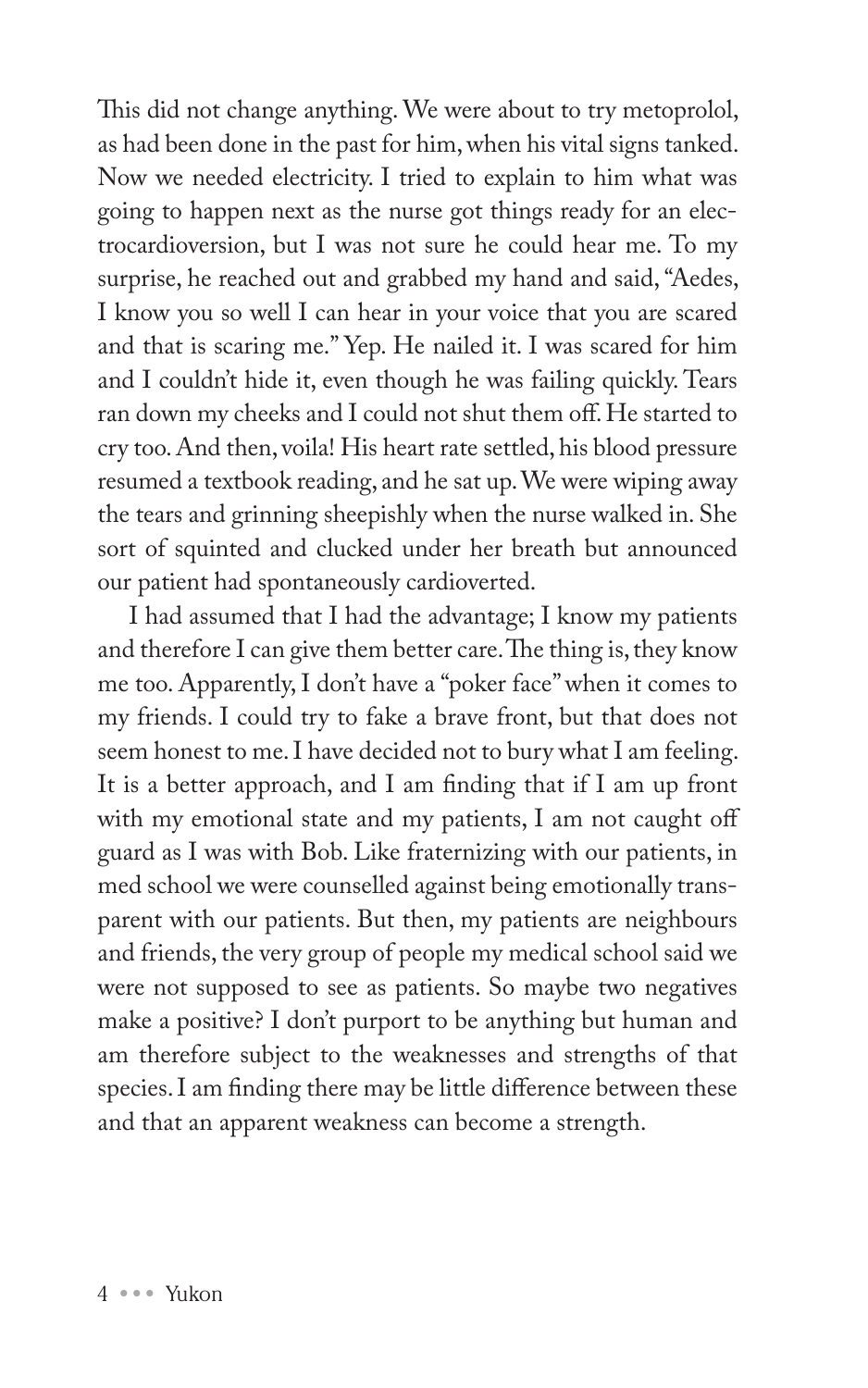

NORTHWEST TERRITORIES

# Dr. Sarah Giles

*Sarah Giles is a geographical error—she was born and raised in Toronto—but she likes to say she hides it well! After completing an undergraduate degree and medical school at Dalhousie in Halifax, she moved to Thunder Bay for residency in family medicine at McMaster University. She has spent the past eight years working as a locum in northwestern Ontario, the Northwest Territories, and Western Australia. In 2013, she completed her diploma in tropical medicine and hygiene and almost immediately put those skills to work in 2014 working for* Médecins Sans Frontières*/Doctors Without Borders in Myanmar, South Sudan, and Pakistan. In 2015 she successfully challenged the emergency medicine exam. She writes a column for the Medical Post called* YoungMD *and a blog for Canadian Healthcare Network (www.canadianhealthcarenetwork.ca) called* Point of Care: where life meets medicine.

# In the Middle of the Night

"Doctor Giles! *Doctor* Giles! *Doctor Giles!*"

I tried to figure out who was calling my name. Why was someone screaming my name? Where were they? Where the hell was I? It was all too much to process from the depths of my sleep.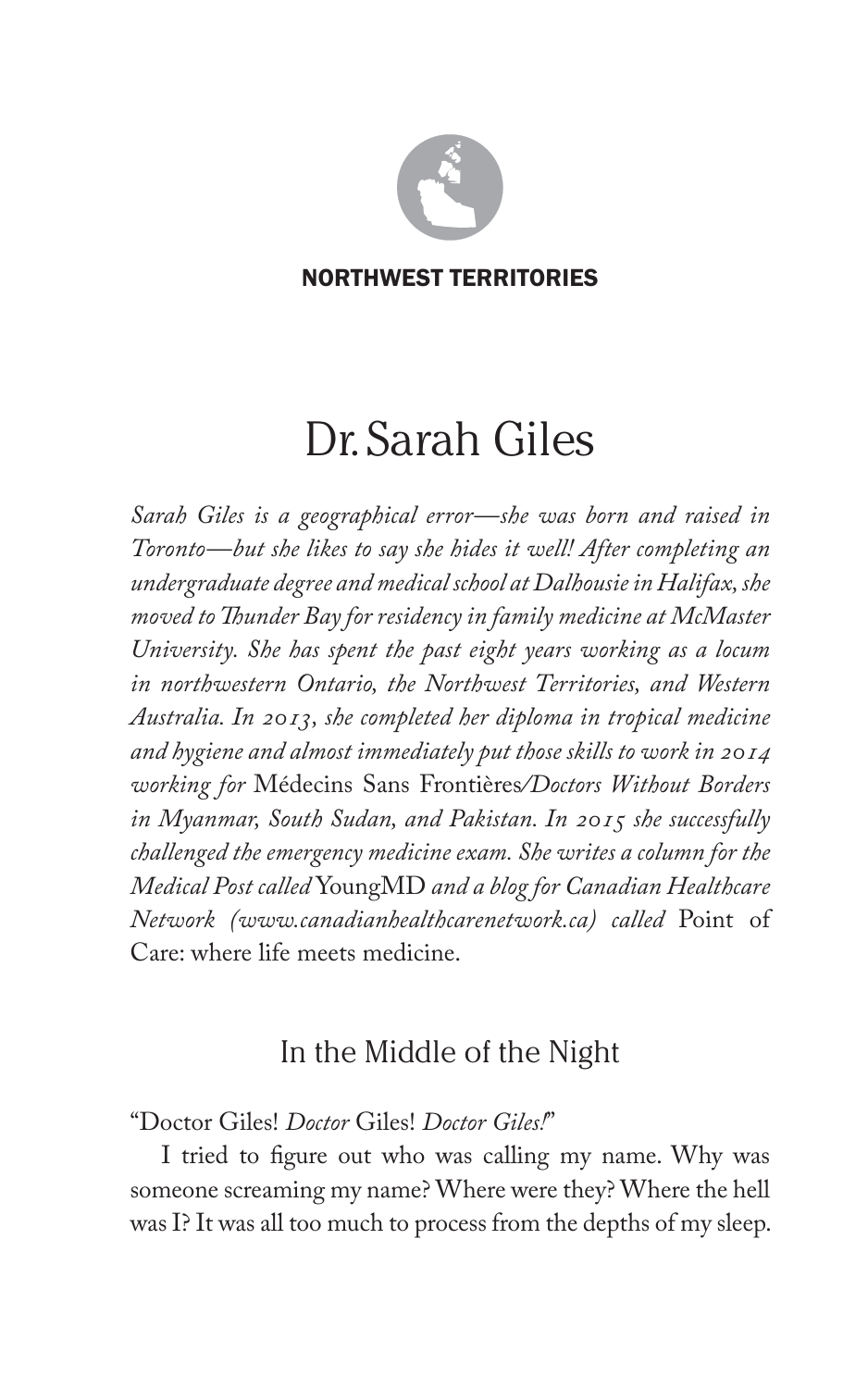Then it suddenly all clicked. I was in a remote Arctic community doing a community visit. It was the middle of the night. Somewhere in the bed and breakfast I was staying at, someone was frantically screaming my name. I don't think I'd ever been called with that sort of urgency before. Flinging my door open, I found a man dressed in winter gear at the bottom of the stairs. "We need you at the health centre right now!" he implored. I grabbed my glasses and hurriedly started to throw on clothes. Remembering that there was a resident doing the community visit with me, I started to yell his name. "Stephan! Stephan! Get up!" Which room was he in? Screw it, it didn't matter, the entire building must be awake. "*Stephan!*" He emerged from his room, his outrageous curls flopping everywhere. "Throw on some clothes! There's some sort of emergency. Let's go!"

In the Suburban, we got the briefing: a woman had fallen down a flight of stairs and the nurses said she wasn't doing well. I was eighteen months into my career in rural and remote family medicine and I was scared. Luckily, though, I had somehow scored a great resident (who felt much more like a colleague than my student). Shit. Shit. Shit. It was going to be us or nobody. I took a deep breath and tried to stay calm. Could I fake the confidence and skills required to save this woman? I wasn't sure.

When we walked into the room, I knew things were bad. The woman was collared and struggling to breathe. ABCs. ABCs. "Start bagging her," I said before even taking off my jacket. Her heart rate and blood pressure were good, but she looked terrible. She was bleeding from the head. "Put in an oral airway." Shit, she didn't spit out the airway—she had lost her gag reflex. "Sarah," one of the nurses said, "check her pupils—they are sluggish." She was right. By this point, I was swearing out loud.

"Have you called for a medevac? Okay, I'll do it," I said as I watched the resident perform the secondary survey.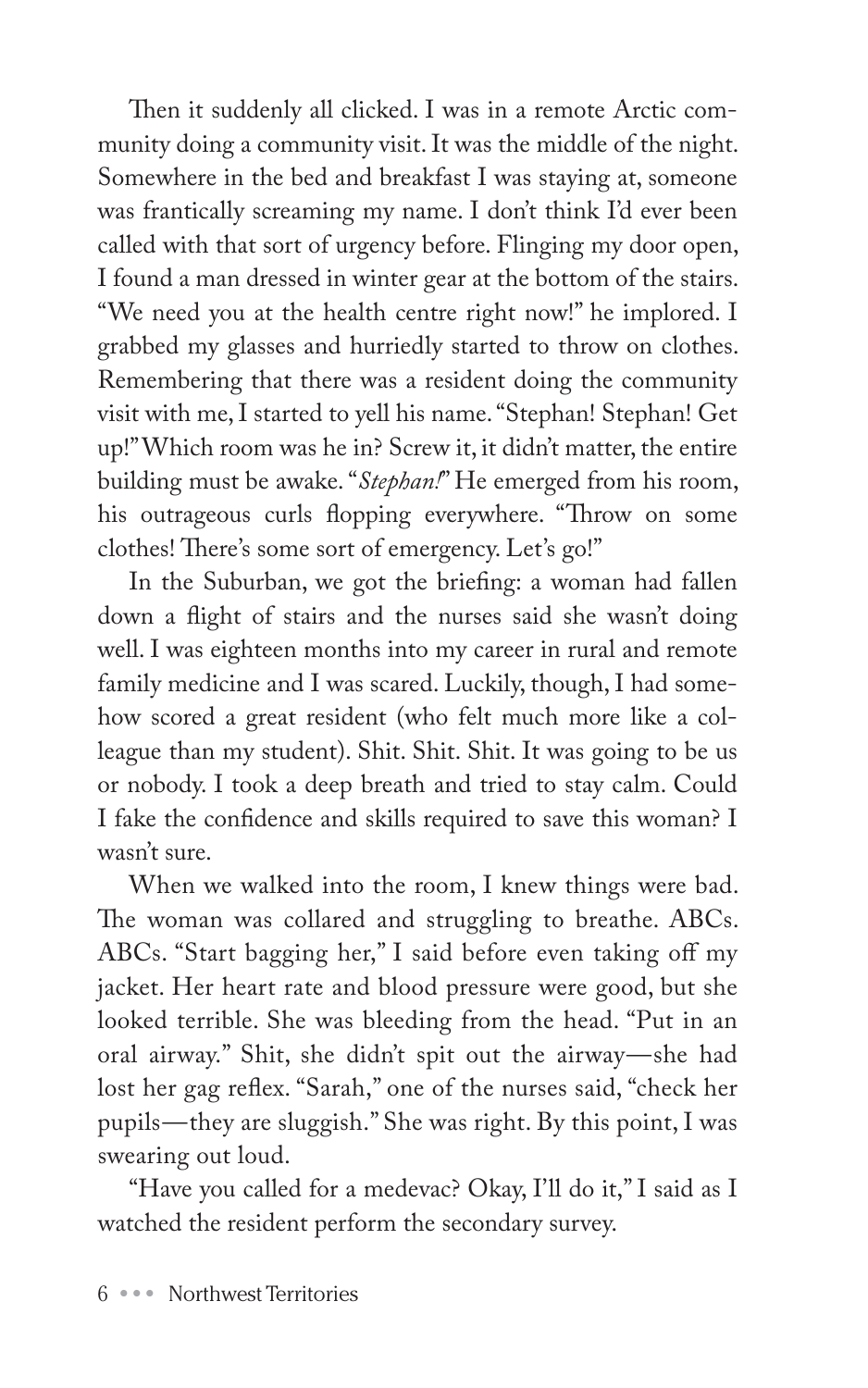"We will need to intubate this patient. What drugs do we have?" I had just done the Difficult Airways Course in Boston and was ready to use all the fancy drugs, but none of them were in the tiny health centre.

"Ativan and midazolam" was the reply to my question. Neither of those drugs was on my algorithm for intubation.

As I spoke to the doctor at the referral centre, requesting a medevac, he told me there was actually one on its way to a neighbouring community and that they could reroute it. The critical care nurse and paramedic would have all the drugs we needed. I sighed in relief.

"Sarah, the patient's blood pressure is getting really high. And have you noticed that one side of her chest is much higher than the other? I think she has a pneumothorax. I can't hear breath sounds on one side." I thanked my lucky stars for having an amazing resident. We quickly needle decompressed the patient's chest—the "whoosh" of air was just like they said it was going to be in the textbooks—and her vitals stabilized.

Within ten minutes of calling for a medevac in a remote Arctic community, I had the flight team by my side with drugs drawn up. "My angels with wings!" I cried as they had entered the building. That sort of response time is unheard of in remote regions of Canada. Perhaps things would be okay after all?

As I sized up the patient for intubation, I knew it was going to be tricky. As a staff person, I hadn't actually intubated anyone and now I faced a collared patient! Using the bougie and scrounging up all residual courage, I got the tube on the first try. A wave of relief flooded my body. I realized that I had sweat through my clothes.

"Sarah, the patient's BP is going up again and I can't find the catheter we used for the needle decompression. I think it fell out." *Shit*.

"Repeat the needle decompression and prepare for a chest tube," I told the resident, chastising myself for having failed to better secure the catheter.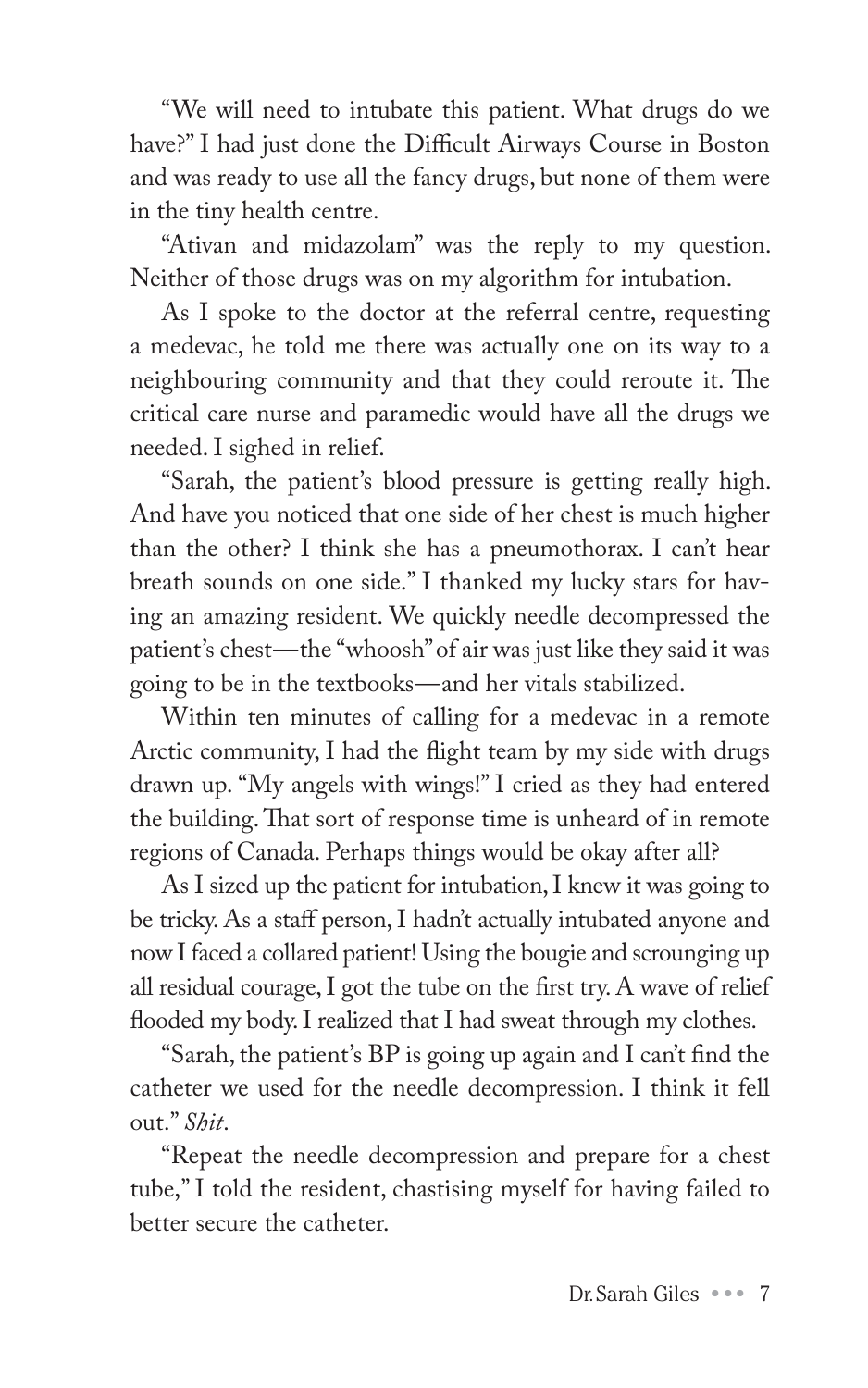I called the regional trauma centre to let them know about the patient I was sending them. "It doesn't look good."

With the chest tube, endotracheal tube, Foley catheter, and multiple IVs in place, men from the community carried the patient, on the stretcher piled high with a ventilator and tubing, out to the plane. I breathed a sigh of selfish relief—we had gotten the patient out of the community and she was alive, but I knew that she likely didn't have long to live. She would get a CT scan and then the doctors in the big centre would deal with whatever needed to be done. I had done my part.

But I wasn't actually done. A few hours later, I received a call from the doctor at the referral centre. The patient's injuries were not compatible with life. A decision had been made to send the patient back to her home community so she could be extubated and die surrounded by her family. I begrudgingly accepted the patient—I was not sure what sort of care she would need and I was concerned that the tiny health centre would not be able to meet her palliative needs. Although I understood the desire for the patient to come home, I also desperately wanted to sleep. I wanted the problem to go away. I was exhausted and had used all my skills to keep her alive, and now I was being asked to do the opposite.

As the medevac team touched down in the community once again, people began to flood into the health centre. There were more people than I could count. Once again, they lovingly carried their friend and relative over the snow and into the health centre. I addressed the family, who then asked me to address the crowd.

"Mrs. Smith has suffered a severe brain injury. Right now, she is only alive because the machines are breathing for her and supporting her vital organs. The family believes that she should be allowed to die a natural death. I will give you all time to say your goodbyes to her before we remove the machines. Once the machines are removed, she may continue to live, but I do not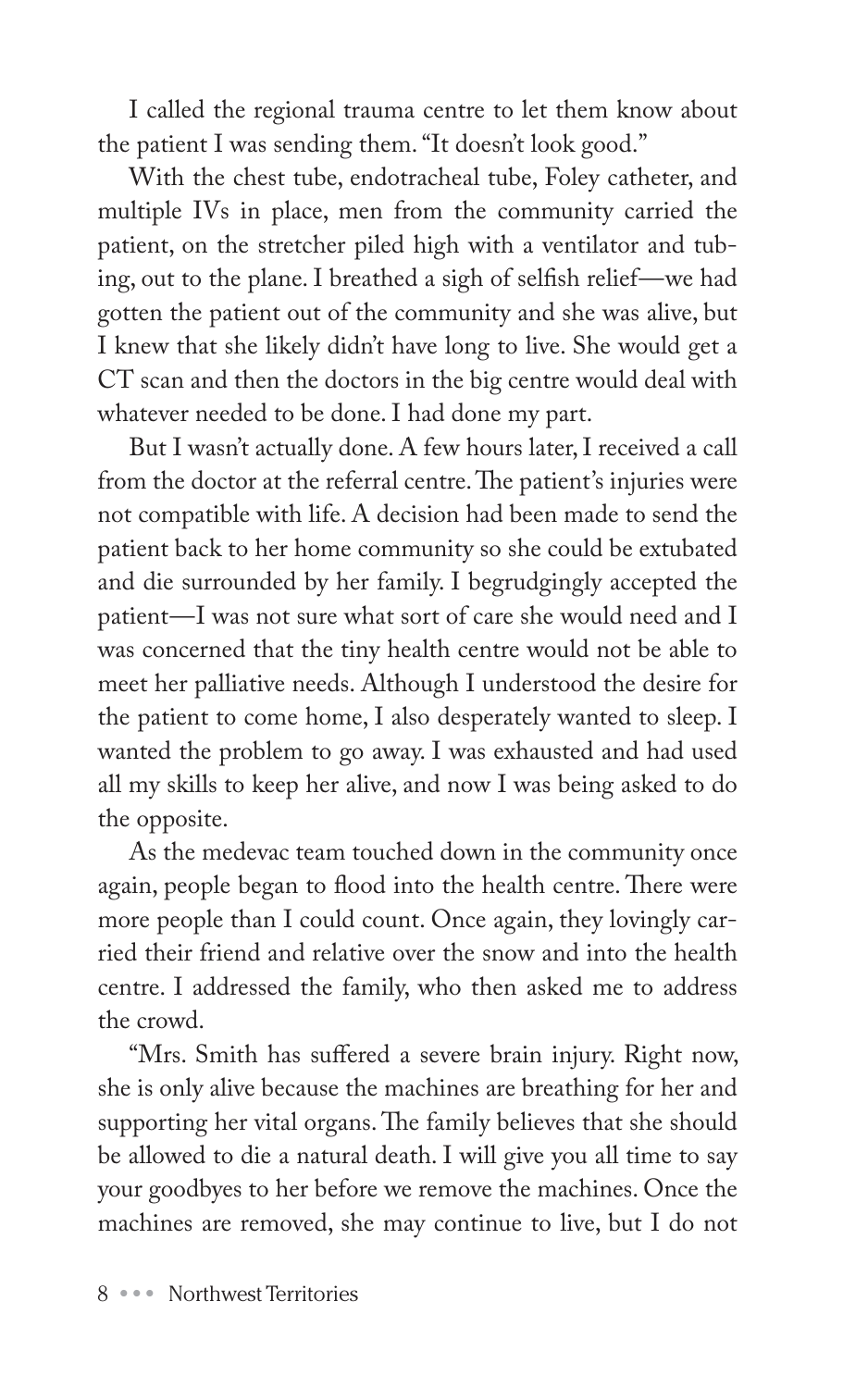think it will be for very long. Please, take your time." I felt helpless. I had tried to keep this woman alive, we all had, but I had failed. And now there was an entire community looking at me. I wanted to run.

I removed myself to the corner of the patient's room and watched as what seemed like the entire community filed past her bed. After everyone had said their goodbyes, a family member asked everyone to gather into the room. "I would like to say a prayer," he announced. His prayer asked for God to take care of his family member and the usual sentiments one hears in this situation. As an atheist, I listened quietly and respectfully but in a rather detached manner. That is, until I heard the following: "And, God, thank you for Dr. Giles. Thank you for bringing her to us and for allowing her to give our family member a chance at survival. We are grateful for her effort and her compassion."

I was stunned. The family and the community weren't angry with me. They didn't think I was incompetent. They were actually thankful for my presence. I wondered how such grace was even possible.

As I tried to discreetly brush away my tears, the people filed out of the room. Without needing to speak to one another, I quietly stopped the pump for the IV pressors. With that, the patient's heart rate and blood pressure quickly rushed to zero. We extubated her and removed all of the tubes that had invaded her body. She was returned to her natural state.

I opened the door to the room and informed the family that she had died the moment we turned off the machines. As they filed past me, the men shook my hand. My body shook with attempts to control my sobs. They were, however, no longer sobs of shame and failure but of relief and thanks.

That day, I realized that perhaps there is more to medicine than saving lives, especially in remote environments where physicians usually aren't present. If we happen to be there and give a